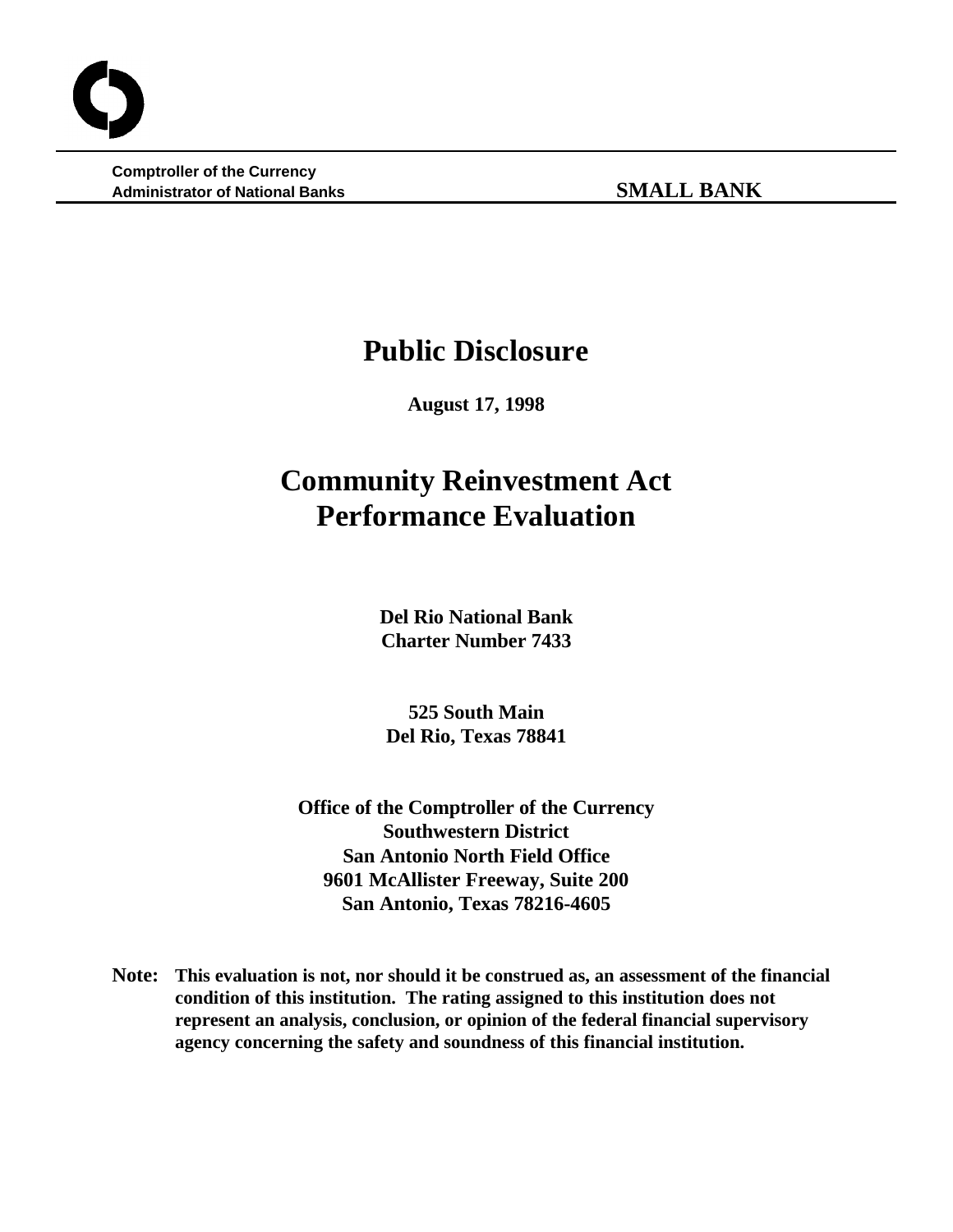# **General Information**

The Community Reinvestment Act (CRA) requires each federal financial supervisory agency to use its authority, when examining financial institutions subject to its supervision, to assess the institution's record of meeting the credit needs of its entire community, including low- and moderate-income neighborhoods, consistent with safe and sound operation of the institution. Upon conclusion of such examination, the agency must prepare a written evaluation of the institution's record of meeting the credit needs of its community.

This document is an evaluation of the CRA performance of **Del Rio National Bank** prepared by **The Office of the Comptroller of the Currency**, the institution's supervisory agency, as of August 17, 1998. The agency rates the CRA performance of an institution consistent with the provisions set forth in Appendix A to 12 CFR Part 25.

# **INSTITUTION'S CRA RATING:** This institution is rated **Satisfactory**.

Del Rio National Bank's lending performance reflects a satisfactory response to community credit needs. Factors in our assessment include:

- The bank's loan-to-deposit ratio meets the standard for satisfactory performance.
- The bank makes a majority of its loans within the assessment area.
- The distribution of borrowers reflects an adequate penetration among individuals of different income levels and businesses of different sizes.
- The bank's geographic distribution of lending is reasonable.
- The bank received no CRA-related complaints since the previous CRA examination.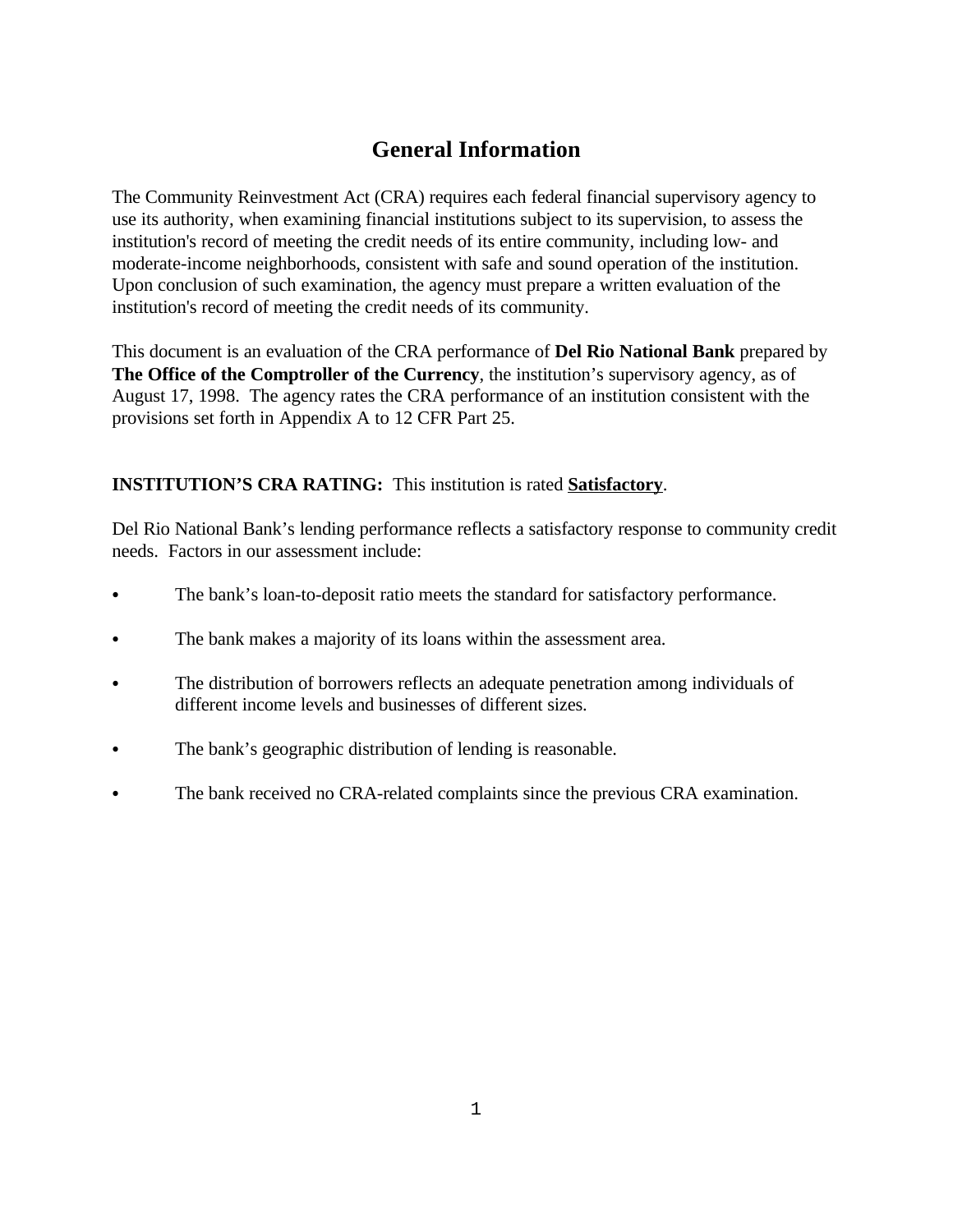The following table indicates the performance level of **Del Rio National Bank** with respect to each of the five performance criteria.

| <b>Del Rio National Bank</b><br><b>Performance Levels</b>                                            |                                                                                        |                                                                                      |                                                                                                 |  |  |  |  |  |  |
|------------------------------------------------------------------------------------------------------|----------------------------------------------------------------------------------------|--------------------------------------------------------------------------------------|-------------------------------------------------------------------------------------------------|--|--|--|--|--|--|
| <b>Small</b><br><b>Institution</b><br><b>Assessment</b><br><b>Criteria</b>                           | <b>Exceeds</b><br><b>Standards</b><br>for<br><b>Satisfactory</b><br><b>Performance</b> | <b>Meets</b><br><b>Standards</b><br>for<br><b>Satisfactory</b><br><b>Performance</b> | <b>Does not</b><br>meet<br><b>Standards</b><br>for<br><b>Satisfactory</b><br><b>Performance</b> |  |  |  |  |  |  |
| Loan-to-deposit<br><b>Ratio</b>                                                                      |                                                                                        | X                                                                                    |                                                                                                 |  |  |  |  |  |  |
| <b>Lending in</b><br>assessment area                                                                 |                                                                                        | $\mathbf{x}$                                                                         |                                                                                                 |  |  |  |  |  |  |
| <b>Lending to</b><br>borrowers of<br>different<br>incomes and to<br>businesses of<br>different sizes |                                                                                        | X                                                                                    |                                                                                                 |  |  |  |  |  |  |
| Geographic<br>distribution of<br><b>loans</b>                                                        |                                                                                        | $\mathbf x$                                                                          |                                                                                                 |  |  |  |  |  |  |
| <b>Response to</b><br>complaints                                                                     | No complaints were received since the previous<br><b>CRA</b> examination.              |                                                                                      |                                                                                                 |  |  |  |  |  |  |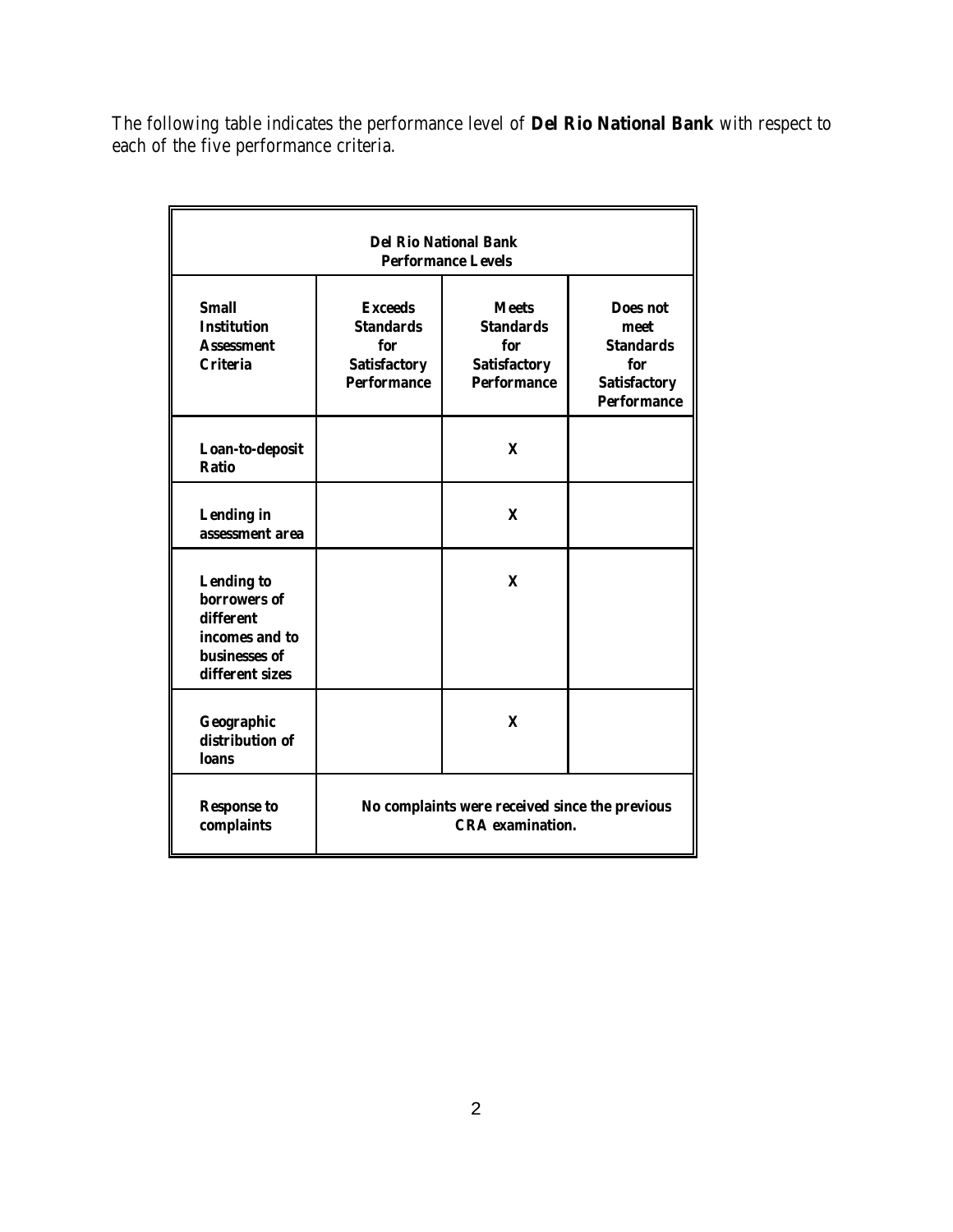#### *Description of Institution*

Del Rio National Bank (DRNB), a \$110 million financial institution, is one of three banks headquartered in the assessment area. The bank is 100% owned by DRNB, Inc., which is in turn 100% owned by Del Rio National Bancshares, Inc. DRNB has two branches in Del Rio, Texas, and has one in Eagle Pass, Texas. The bank has four automatic teller machines. Three are located in Del Rio, with one in Eagle Pass. DRNB is a full service bank and offers a variety of loan products with an emphasis on real estate loans. As of June 30, 1998, commercial real estate loans and residential real estate loans accounted for 16% and 36% of the bank's \$34 million loan portfolio,



respectively. Commercial loans equaled 22%, and consumer loans represented 19%. Agricultural loans totaled 6%, with other loans making up the remaining 1%.

The bank's financial condition, size, local economic conditions, and other factors allow it to help meet the credit needs of its assessment area. DRNB opened the Eagle Pass branch on October 16, 1997. The bank has not closed any branches since the last CRA examination. At the previous CRA examination dated May 31, 1995, DRNB received a satisfactory rating.

### *Description of Assessment Area*

The bank's assessment area includes Val Verde and Maverick counties in south Texas. Val Verde consists of seven block numbering areas (BNA's), and encompasses the city of Del Rio. Of the seven BNA's, four are moderate-income, one is middle-income, and two are upper-income. Maverick county covers six BNA's, three of which are low-income. Two BNA's are moderate income, and one is middle-income. The Maverick county section of the assessment area includes the town of Eagle Pass.

Del Rio is a border town located across from Ciudad de Acuna, Mexico. The population of Del Rio is approximately 30,000. Del Rio is roughly 170 miles west of San Antonio. The economy is dominated by government, with Laughlin Air Force Base serving as the largest employer. Other government entities employ a major portion of the local work force. The Maquiladora plants also employ a large number of residents. Tourism helps support the economy with the attractions of Lake Amistad and Mexico.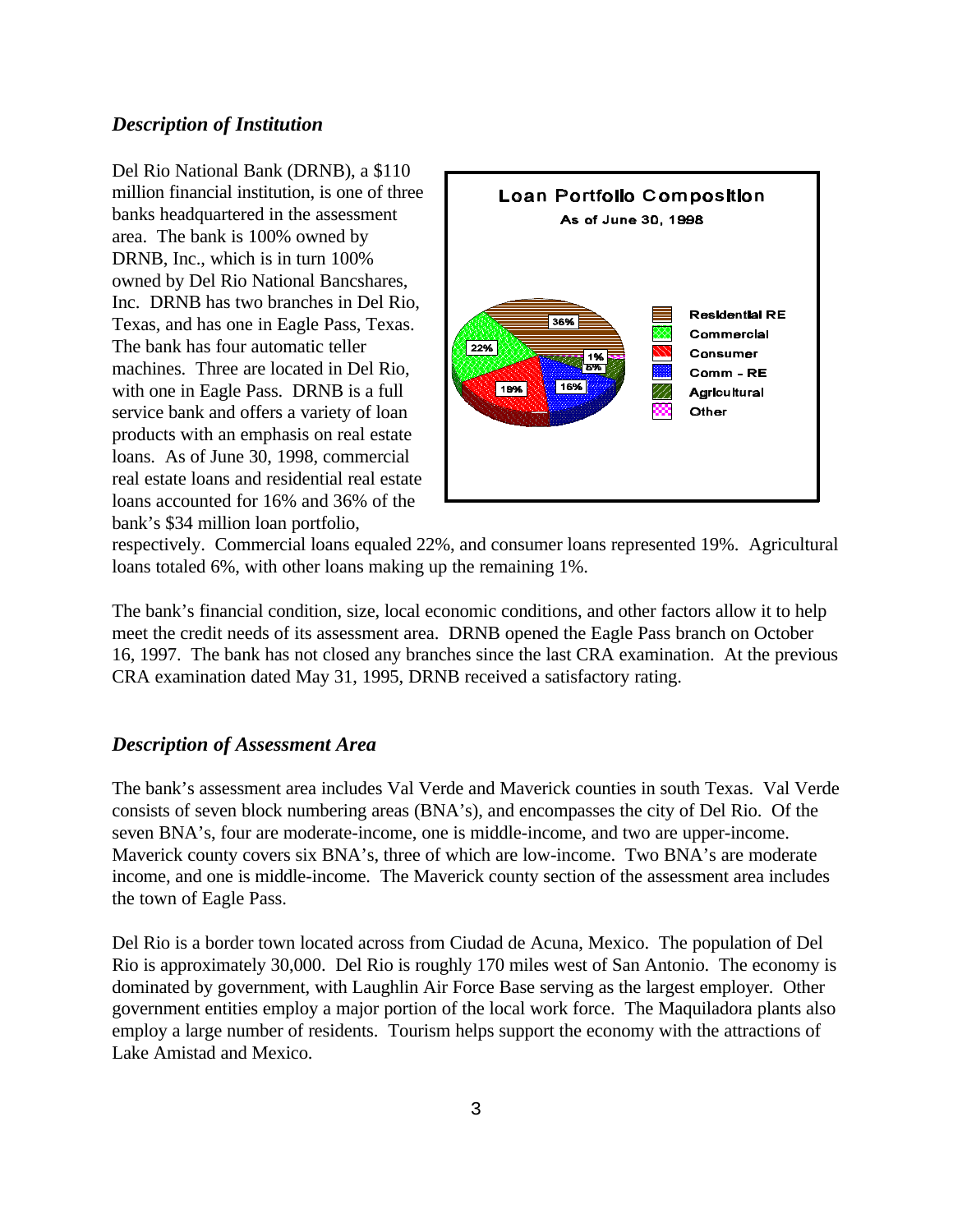Eagle Pass is a small rural community with a population of about 25,000. Eagle Pass is located approximately 165 miles southwest of San Antonio. The economy is aided by a few Maquiladora plants across the border in Piedras Negras, Mexico.

The median family income for the assessment area is \$16,541, which is significantly less than the statewide median family income. The Texas 1997 nonmetropolitan median family income is \$32,100. Of all families in the assessment area, 38% are low-income, 20% are moderate-income, 16% are middle-income, and 26% are upper-income.

Examiners reviewed community contacts with the mayor and the Chamber of Commerce in Del Rio, as well as the local housing authority and the Chamber of Commerce in Eagle Pass. The contacts revealed no unmet credit needs.

# **CONCLUSIONS WITH RESPECT TO PERFORMANCE CRITERIA**

Management has demonstrated satisfactory performance in meeting the credit needs of the assessment area, including low- and moderate-income families.

#### *Loan-to-Deposit Ratio*

The bank's level of lending meets the standards for satisfactory performance. During the last 13 quarters ending June 30, 1998, the bank's average loan-to-deposit ratio was 31%. This compares to the average loan-to-deposit ratio of 42% for two other banks headquartered in the assessment area. Of the three banks, DRNB has the second highest average loan-to-deposit ratio. The other banks have average loan-to-deposit ratios of 30% and 55%. Three out of nine community banks headquartered in surrounding counties have lower average loan-to-deposit ratios over the same timeframe.

### *Lending in Assessment Area*

DRNB extends a majority of its loans within the assessment area. Using bank-collected data, examiners reviewed all loans the bank made in 1997 and the first half of 1998. The bank made over 1,100 of its 1,400 loans, or 79%, within the assessment area. Of all consumer loans made in the same timeframe, the bank made 82% of the number and 79% of the dollar volume within the assessment area. Over 95% of the number and 80% of the dollar volume of residential real estate loans were made within the assessment area. Examiners verified the accuracy of the bank's information.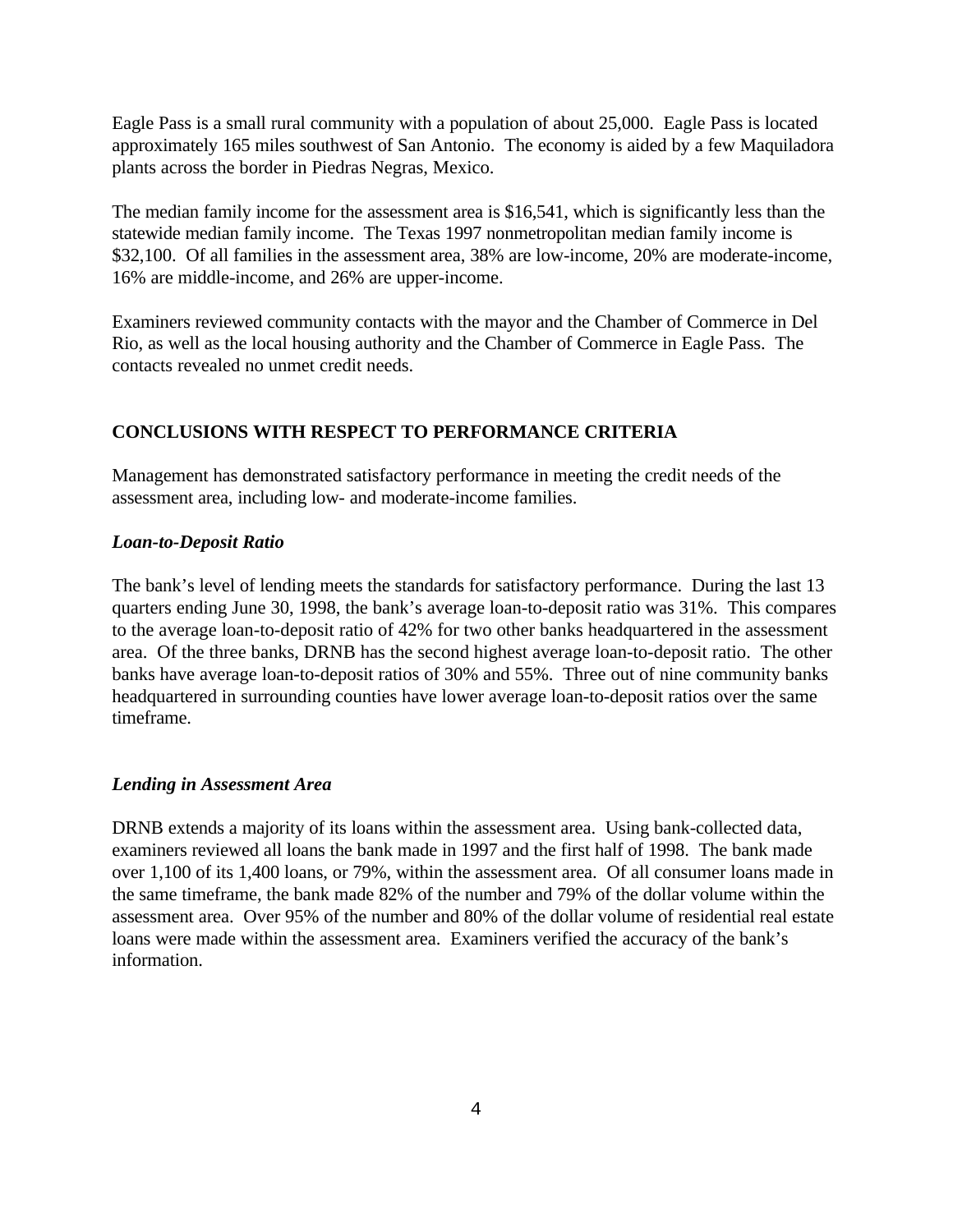#### *Lending to Borrowers of Different Incomes and to Businesses of Different Sizes*

The distribution of loans to borrowers of different income levels demonstrates satisfactory lending efforts to low- and moderate-income borrowers. Examiners reviewed and verified bank collected information on consumer, residential real estate, commercial, and agricultural loans originated in 1997 and the first half of 1998. Based on the information, the bank lends to borrowers of various income levels and does not arbitrarily exclude any group of applicants.

Of the 805 consumer loans reviewed, the bank made 28% to borrowers with low-incomes and 21% to borrowers with moderate-incomes. These numbers compare favorably to 38% of all families in the assessment area having low-incomes and 20% having moderate-incomes. Of the 82 residential real estate loans that had income information, the bank made 5% to borrowers with low-incomes and 9% to borrowers with moderate-incomes. Below is a breakdown of the bank's consumer and residential real estate loans by borrower income level, compared to the percentage of families in the assessment area with those incomes.

| <b>Loan Sample Distribution by Income Group</b> |                                         |      |                                                     |      |                                                   |      |                                                  |    |                                 |      |  |  |  |
|-------------------------------------------------|-----------------------------------------|------|-----------------------------------------------------|------|---------------------------------------------------|------|--------------------------------------------------|----|---------------------------------|------|--|--|--|
|                                                 | Low<br><b>Income</b><br><b>Families</b> |      | <b>Moderate</b><br><b>Income</b><br><b>Families</b> |      | <b>Middle</b><br><b>Income</b><br><b>Families</b> |      | <b>Upper</b><br><b>Income</b><br><b>Families</b> |    | <b>Total</b><br><b>Families</b> |      |  |  |  |
| Families                                        | 38%                                     |      | 20%                                                 |      | 16%                                               |      | 26%                                              |    | 100%                            |      |  |  |  |
| Loan Type                                       | #                                       | $\%$ | #                                                   | $\%$ | #                                                 | $\%$ | #                                                | %  | #                               | $\%$ |  |  |  |
| Consumer                                        | 228                                     | 28   | 167                                                 | 21   | 142                                               | 18   | 268                                              | 33 | 805                             | 100  |  |  |  |
| Residential                                     | 4                                       | 5    |                                                     | 9    | 10                                                | 12   | 61                                               | 74 | 82                              | 100  |  |  |  |

The bank adequately lends to businesses and farms of different sizes, with a significant number of loans made to small businesses. Of the 178 commercial loans made in 1997 and 1998, the bank made 97% to businesses with gross annual revenues of less than \$1,000,000. Of the 45 commercial loans made in the Del Rio area in the first half of 1998, the bank made 98% to businesses with gross revenues less than \$1,000,000, including 56% to businesses with gross revenues of less than \$100,000. DRNB also made 100% of its agricultural loans to farms with gross annual revenues of less than \$1,000,000.